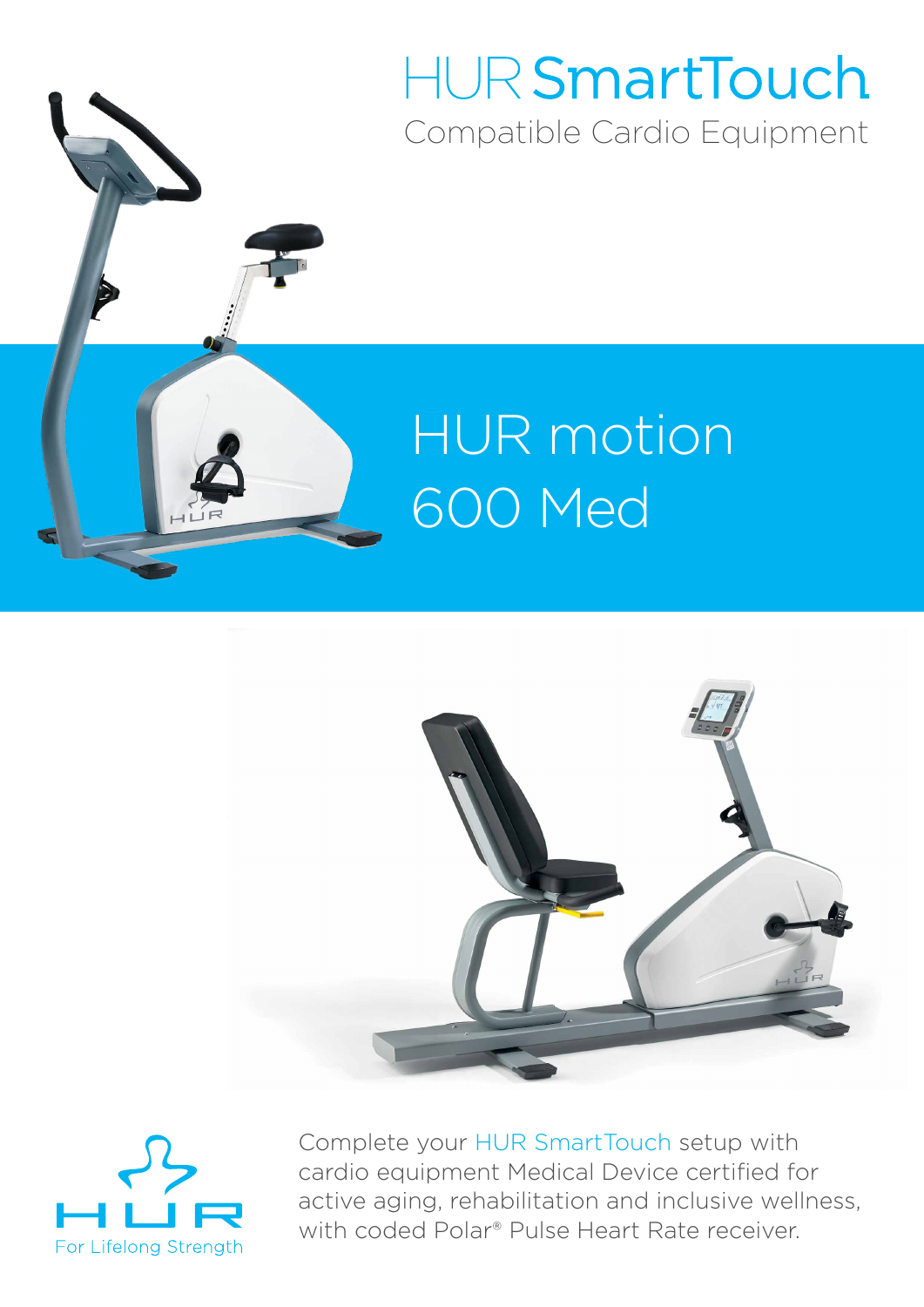### HUR motion cycle 600 Med

The HUR motion cycle 600 Med is the classic machine of cardio training and the ideal test and training ergometer for the professional user. The grid independence of the unit can be assured even with most of the various options, which guarantees flexibility. The optional length adjustable crank arm is an important feature for all users with limitations in the range of motion.

#### Functions

- **Easy to use display with multicolour backlight** for biofeedback
- **Easy step through**
- Horizontally and vertically adjustable saddle
- Coded Polar<sup>®</sup> pulse receiver
- **Training control via RFID-System** with Wireless network

#### **Options**

- **Therapy program package**
- **Test program package**
- Length adjustable crank arms
- Wired network for training control via RFID System
- **Ear pulse measurement**
- **Increase of max user weight to 200kg**

- Grid independent
- Calibrated drive unit
- Hybrid brake system (HBS)
- Mono belt drive, self-adjusting and silent
- Power range: 15-500 watts rpm independent, 15 - 1000 watts rpm dependent
- Workload steps: 5 watts
- Speed range: 20 120 rpm/min
- Medical Devices according to directive 93/42 EEC, class IIa
- Max user weight: 150 kg
- Size (L x W x H): 120 x 65 x 155 cm
- Weight: 63 kg

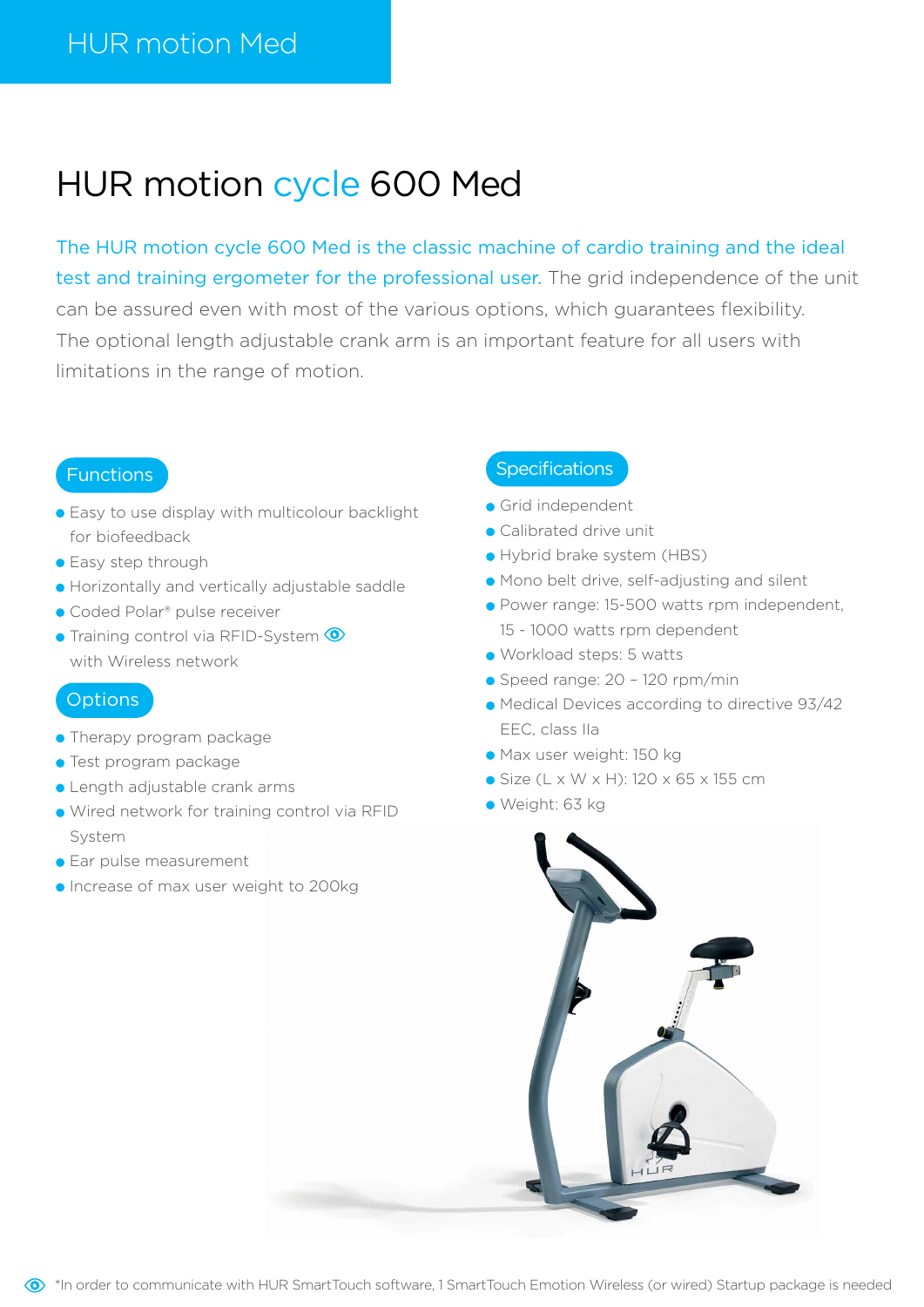### HUR motion relax 600 Med

The recumbent ergometer HUR motion relax 600 Med enable workouts in a very comfortable position and are therefore extremely well suited for long training sessions and heavy users. For some applications such as long training sessions or obese users it is the first choice. The HUR Motion Relax 600 MED has a comfortable seat with optional adjustable back rest, which enhances accessability.

### Functions

- **Easy to use display with multicolour backlight** for biofeedback
- **C** Low step through
- Horizontal seat adjustment with minimal increments
- Self-powered device
- Coded Polar®-receiver
- **Training control via RFID-System <sup>1</sup>** with Wireless network

### **Options**

- Therapy program package
- Length adjustable crank arm
- Various interfaces to be adapted to different systems
- Wired network for training control via RFID System
- **Gas spring supported adjustment of back rest**
- **Ear pulse system**
- **Increase of max user weight to 250 kg (not** compatible with adjustable back rest option)
- Adjustable back rest

- Grid independent
- Hybrid brake system (HBS)
- Mono belt drive, self-adjusting and silent
- Power range: 15-500 watts, rpm independent, 15 - 1000 watts rpm dependent
- Workload steps: 5 watts
- Speed range: 20 120 rpm/min
- Medical Devices according to directive 93/42 EEC, class IIa
- Maximum user weight: 150 kg
- Size (L x W x H): 152 x 67 x 132 cm
- Weight: 105 kg

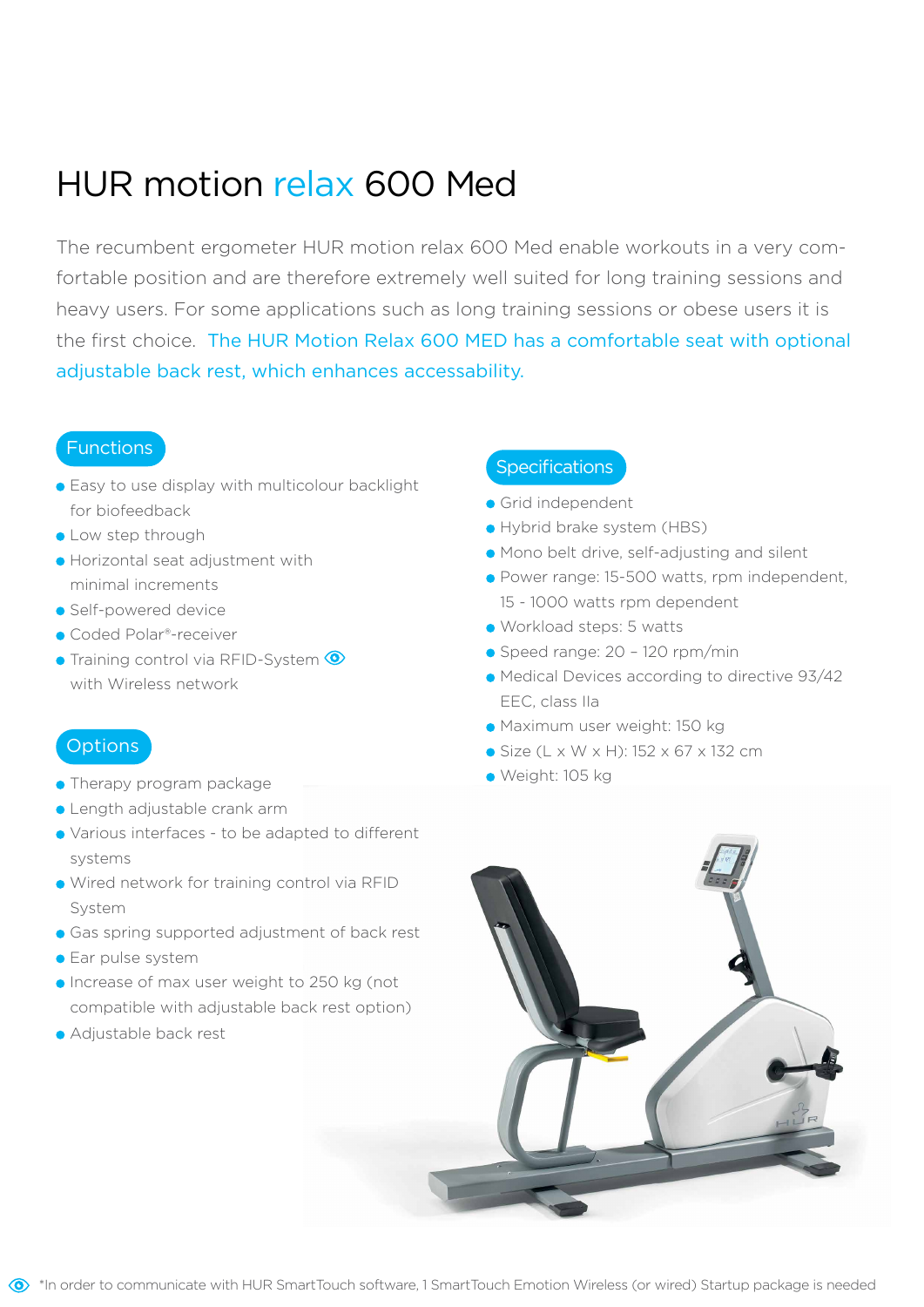### HUR motion cross 600 Med

The HUR motion cross 600 Med is made for a workout in an upright training position, where a large number of muscles are being used. The movement has been optimized to be smooth and ergonomic. As safety functions, the maximum RPM can be set at a secret menue and at the end of every workout a temporary maximum workload, will stop the movement completely prior to the regular cool down.

### Functions

- **Easy to use display with multicolour backlight** for biofeedback
- Coded Polar<sup>®</sup> pulse receiver
- Self-powered device
- **•** Forward and backward movement possible
- Big, anti-slip footsteps
- Rpm limit for extra safety
- **Training control via RFID-System <sup>1</sup>** with Wireless network

#### **Options**

- Therapy program package
- Wired network for training control via RFID-System
- **Ear pulse system**
- **Increase of max user weight to 200kg**

- **Grid independent**
- Hybrid brake system HBS
- Mono belt drive, self-adjusting and silent
- Power range: 100-500 watts, rpm independent, 100 - 1000 watts rpm dependent, initial work load at the cross 100 watts, work loaded steps: 5 watts
- Speed range: 20 80 rpm
- **•** High quality slide and ball bearings for long product life
- Medical Devices according to directive 93/42 EEC, class IIa
- Max user weight: 150 kg
- Size (L x W x H): 204 x 65 x 165 cm
- Weight: 103 kg



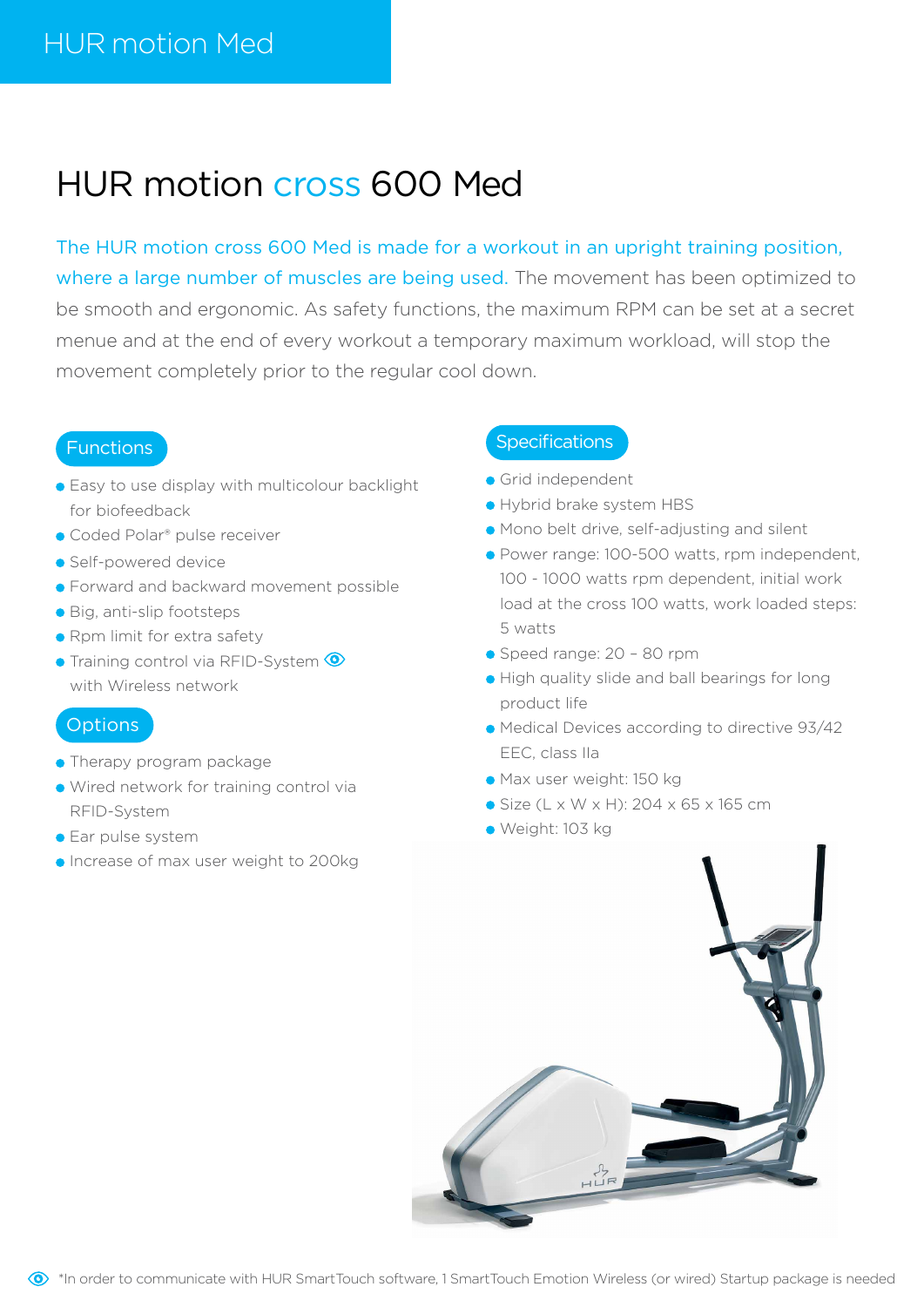### HUR motion body 600 Med

The upper body ergometer is an important part for cardio concept. With this piece of equipment the upper body muscles are actively exercised whilst isolating the lower body, enabling people with limited functionality in their lower body and people in wheelchairs to train. The amplitude of the arm movement can be varied by the adjustable crank arms (optional feature). One side of the crank can be rotated by 180° and thereby offers the possibility of synchronous (handibike) mode. The bidirectional use is a standard feature of our machines. The power unit can be easily adjusted in height and is assisted with a gas loaded piston action for safety and ease. The seat is adjustable for height and distance and may be removed completely to enable wheelchair access.

### **Functions**

- **Easy to use display with multicolour backlight for** biofeedback
- RS232 interface (not galvanically isolated)
- **Forward and backward movements as standard** feature (only basic program package available)
- **Gas pressure supported height adjustment of** the drive unit
- **Self-powered device**
- Horizontally adjustable seat
- **Easy wheelchair access**
- **Rpm-dependent and independent mode**
- **•** Transport wheels
- **Training control via RFID-System ©** with Wireless network

### **Options**

- Therapy prog. p. (power training not available)
- Seat with horizontal seat adjustment
- $\bullet$  Length adjustable crank arms (with handibike mode also)
- Wheelchair ramp access for width 70-100 cm
- Leki trigger glove/straps, for hand fixation at grip via glove/straps
- Wired network for training control via RFID-System
- **Increase of max user weight to 200kg**

- Hybrid Brake System HBS
- **Power independent**
- V-belt-drive-self adjusting and silent
- Easy to calibrate
- **Single piece powder coated steel frame**
- Power range: 15-500 Watt in rpm independent mode (rpm dependent up to 1000 Watt)
- Medical Devices according to directive 93/42 EEC, class IIa
- Size (L x W x H): 116 x 77 x 150 cm
- Weight: 108 kg

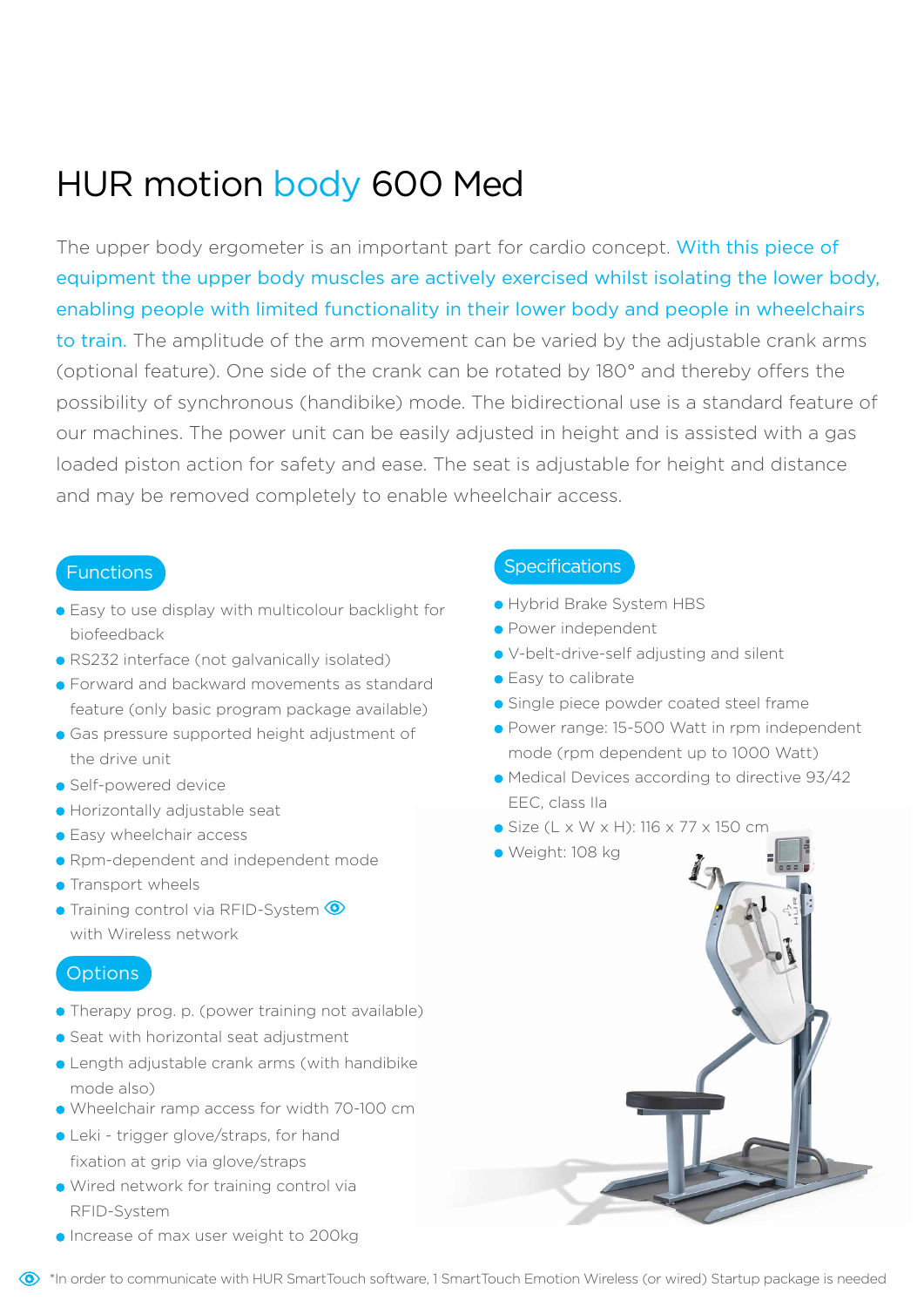### HUR motion body 600 WM Med

HUR motion body 600 WM MED is the Warm ergometer wall mounted, saving floor space. The drive units can be easily adjusted via a gas spring support. It can be adjusted for the seated or standing training. The optional length adjustable crank arms can be put into a synchronous mode in order to simulate a handibike use.

### **Functions**

- Easy to use display with multicolour backlight for biofeedback
- RS232 interface (not galvanic isolated)
- **Forward and backward movements as standard** feature (only basic program package available)
- **Gas spring supported stepless height** adjustment of the drive unit for ideal positioning
- Length adjustable crank arm
- **Easy wheelchair access**
- Trigger grip (by Leki®) for better grip
- Handibike mode
- **Training control via RFID-System <sup>1</sup>** with Wireless network

#### **Options**

- Therapy program package
- Leki trigger glove/straps, for hand fixation at grip via glove/straps
- Wired network for training control via RFID-System
- RS232 interface (galvanic isolated)

- Hybrid brake system HBS
- Grid independent
- Calibrated drive unit
- Two stage belt drive, self-adjusting and silent
- Power independent
- 15 -500 Watt in rpm independent mode (rpm dependent up to 1000 Watt) , work steps 5W calibrated drive unit
- 20 120 rpm/min speed range
- Medical Devices according to directive 93/42 EEC, class IIa
- Size (L x W x H): 122 x 80 x 174 cm
- Weight: 47 kg

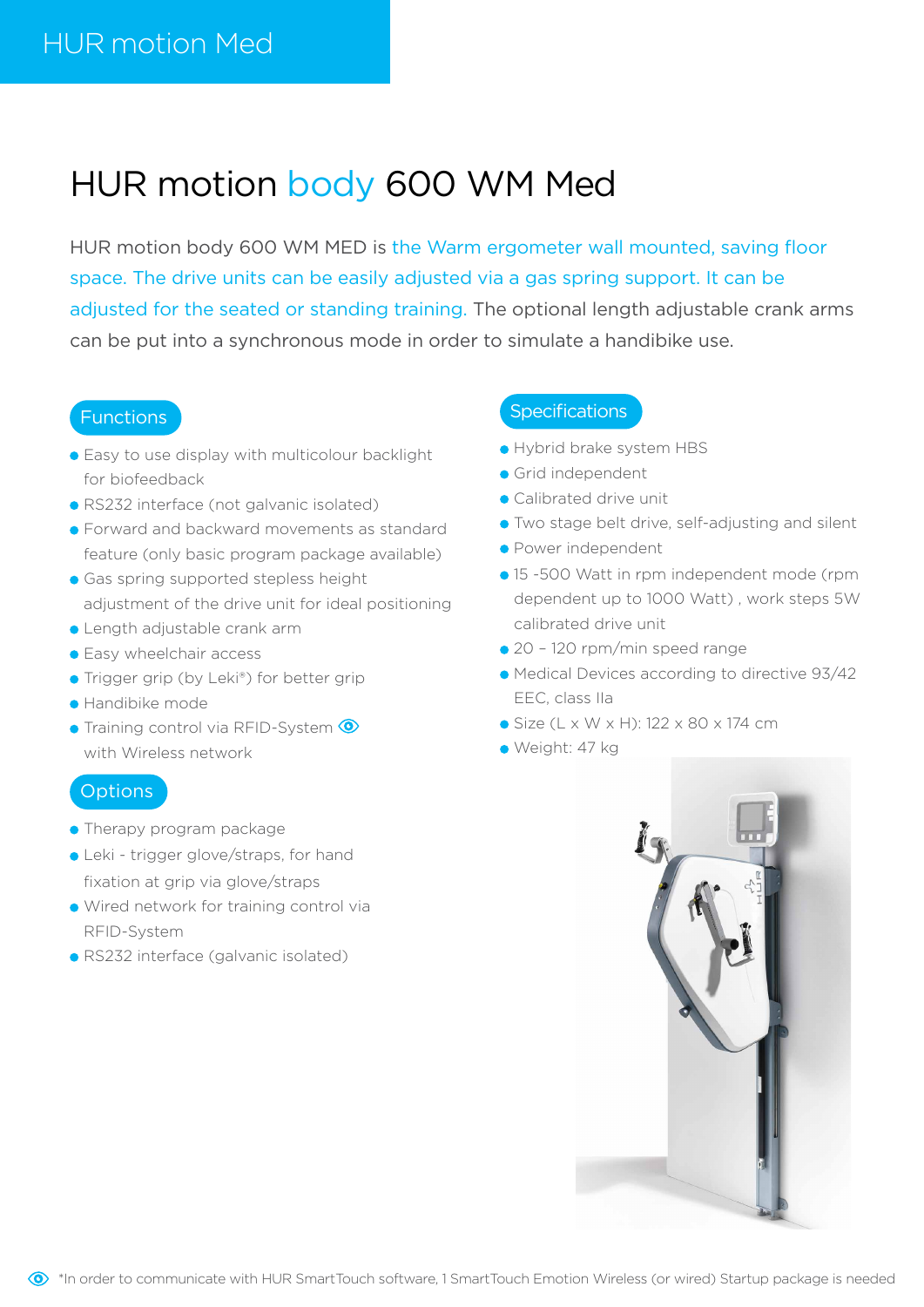### HUR motion stair 600 Med

The HUR motion stair 600 Med simulates the daily activity of "climbing stairs". The intense and isolated workout concentrates mainly on the quadriceps and gluteus muscles and can be very effective. The motion stair 600 med has an independent step system and offers a handlebar design that allows free climbing as well as an arm supported workout. The step height and speed can be varied by each individual. The Auto-Weigh System measures the weight of the user to calculate wattage and calorie display more accurately. The large comfortable footplates, the flywheel and the V shape drive belt ensure a unique motion step and a very smooth workout.

#### **Functions**

- **Easy to use display with multicolour backlight** for biofeedback
- Coded Polar® receiver
- RS232 interface
- Pedal independent system
- Shock absorbing
- Isokinetic functioning for 4-27 m/min decline
- **Automatic weight system for precise** performance measurement
- **Training control via RFID-System ©** with Wireless network

### **Options**

- **Therapy program package (without isokinetic** program)
- **Ear pulse system**

- Hybrid brake system HBS
- Power independent
- 4-27 m/min decent
- Fasy to calibrate
- **Single-piece powder coated steel frame**
- Medical Devices according to directive 93/42 EEC, class IIa
- Size (L x W x H): 105 x 60 x 145 cm
- Weight: 65 kg

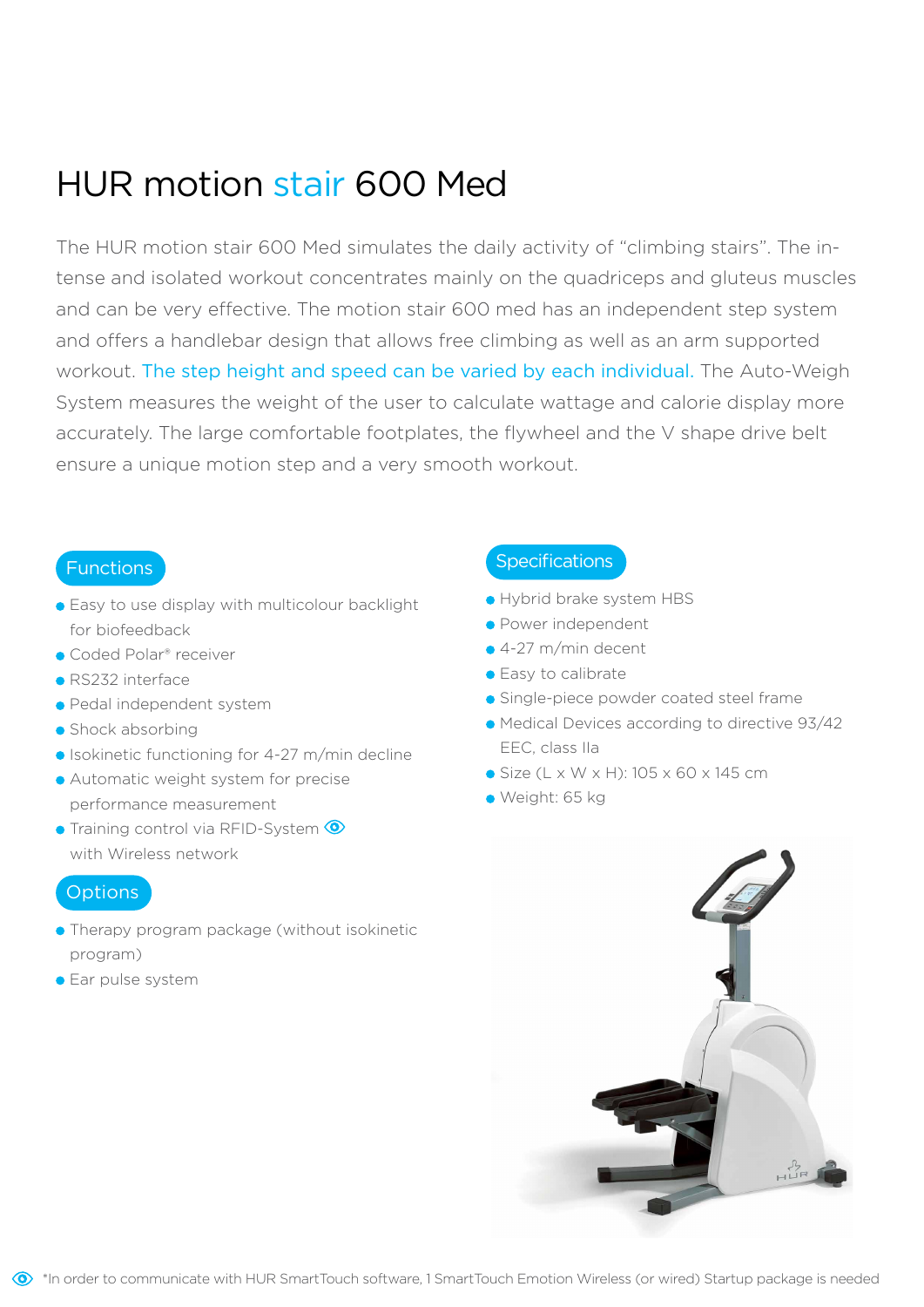### HUR motion sprint SL / SE 600 Med

With the HUR motion sprint SL/SE 600 Med, we trust in the well known and proven lamella technology, which ensures supreme cushioning, smooth synchronization and a very low power consumption. On the versions with inclination, the pulse controlled programs can be adjusted either via the variation of speed or inclination.

#### Functions

- **Easy to use display with multicolour backlight** for biofeedback
- Very comfortable running feeling and optimal cushioning
- Coded Polar<sup>®</sup> heart rate receiver
- Speed: 0-17 km in 0.1 km/h steps
- SL version: 0 to +15% incline (0-20% optional)
- SE version: -3 to +12% incline and heart rate controlled programs either incline or pulse con trolled
- Up to 1km: 1m precise odometer, then 10 meter precise
- **Training control via RFID-System** with Wireless network

### **Specifications**

- Running surface: 1,55 m x 0,50 m (optionally: 1,55 m x 0,60 m)
- **Energy saving, brushless, 1100 W DC Motor,** toothed belt lamella system
- **Integrated Emergency-Stop-System**
- Manufactured according to: DIN EN ISO 20957-1 SA, DIN EN ISO 20957-6 SA, DIN EN 60601-1, DIN EN 60601-1-2 /230V/50-60Hz/EWG, separate fuse protection required
- Medical Devices according to directive 93/42 EEC, class IIa
- Max user weight 150kg
- Size (L x W x H): 198 x 79 x 145 cm
- Weight 195 kg

### **Options**

- Wired network for training control via RFID System
- **Ear pulse system**
- **Running surface with 60 cm width**
- Increase of max user weight to 250 kg of the version SE
- Underarm rest
- Step-on support
- **•** Reverse direction of movement
- **Increase of max speed to 22km/h**
- More options on requests

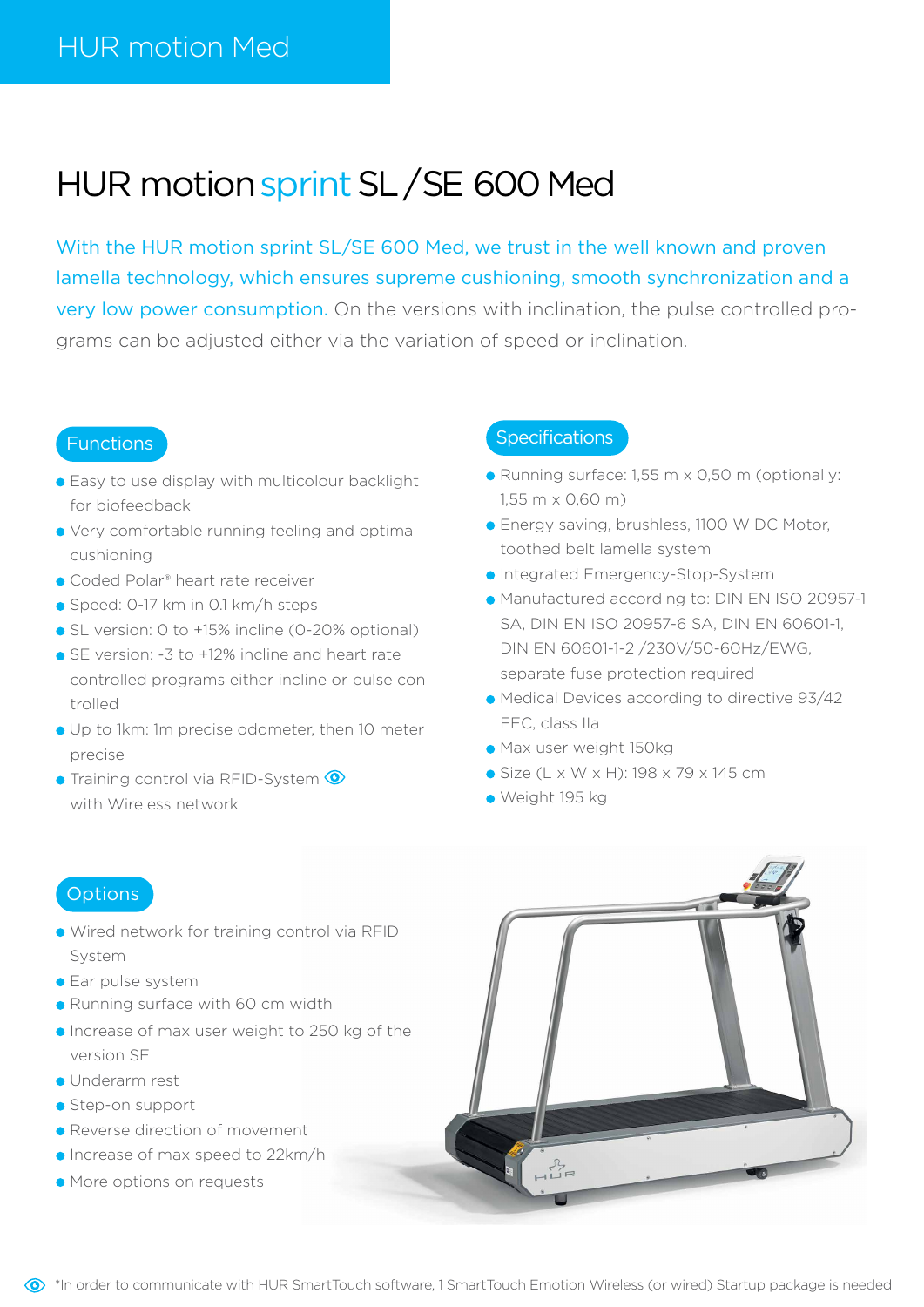### HUR motion sprint PL Med

As an alternative to the lamella construction, we also offer the HUR motion sprint PL Med with its sliding plate technology. The robust and precisely build treadmill with its 3hp AC motor is perfectly suited for professional use. The treadmill is being manufactured on customer order and can therefore be equipped with the right optional features for its specific future use.

#### Functions

- **Easy to use display with multicolour backlight** for biofeedback
- Low step height due to sliding plate technology
- Coded Polar<sup>®</sup> pulse receiver
- Speed: 0-18 km in 0.1 km/h steps
- $\bullet$  0 to +20% incline
- Pulse controlled programs to be adjusted via speed or inclination
- Up to 1km: 1m precise odometer, then 10 meter precise
- **Training control via RFID-System ©** with Wireless network

### **Specifications**

- Slide plate technology
- **Integrated Safety Stop System**
- Medical Device equipment according to: ISO 20957-1; EN 957-6; EN 14971; EN ISO13485; IEC60601-1; EN 60601-1-2;
- IEC 62304CE based on Medical Device guideline 93/42EEC class IIb(i)
- Max user weight: 150 kg
- Size (L x W x H): 209 x 86 x 131 cm
- Weight: 230 kg

#### **Options**

- Wired network for training control via RFID System
- **Galvanically isolated interface**
- **Ear pulse system**
- **Increase of max user weight to 250 kg**
- Underarm rest
- Reverse mode
- Increased max speed up to 22 km/h
- **Safety Arch**
- Hand rail variations
- Therapy program package
- More option on request

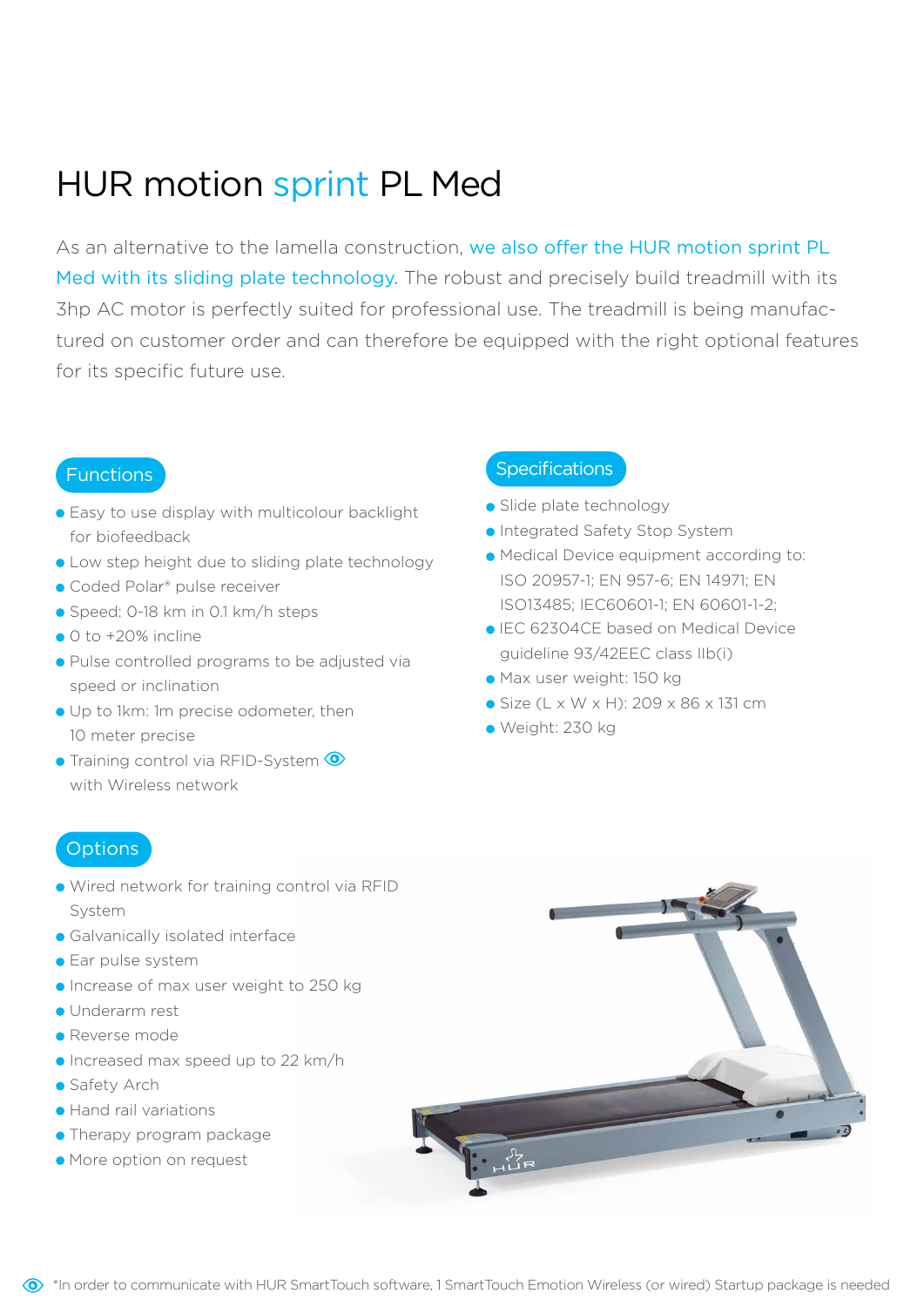### PICK YOUR HUR motion Med CARDIO MACHINE

### HUR motion 600 Med cardio equipment is a Medical Certified cardio solution with HUR SmartTouch software

This line consists of 6 different unit types manufactured based on orders. Our cardio machines are Medical Device certified and beside the treadmills, they are equipped with a hybrid brake system, that are self powered for your max flexibility and cost optimization. This new brake system offers a precise resistance output at low noise. In addition, its high power output offers grid independency for all the machines except for the treadmill.

### GENERAL STANDARD AND OPTIONAL FEATURES

### Standard features

- Multicolour backlight with biofeedback
- RS232-interface (not galvanically isolated)
- 3 training programs
- Coded pulse receiver
- Cycle, Relax, Body, Cross, Sprint PL are manufactured according to: DIN EN ISO 20957-1 SA, DIN EN ISO 20957-5 SA, DIN EN 60601-1, DIN EN 60601-1-2 Medically certified according to 93/42 EEC class IIa (Except for Sprint PL: Class IIb)

**• Power range:**  cycle/relax: 15 - 500 Watt body: 15 - 500 Watt cross: 100 - 500 Watt sprint: 0,1 - 17, 0 km/h (18,0km/h for th PL version) in 0,1 km/h steps

- **Grid independent (except for HUR motion)** sprint)
- Self-powered device (except for Sprint
- **Training control via RFID-System <sup>to</sup>** with Wireless network

### Optional features

- Therapy program package incl. 11 programs
- **Ear pulse measurement**
- External power supply for continuous operation (standard for Sprint)
- Galvanically isolated RS232 interface
- Wired network for training control via RFID System
- **Increased max user weight**
- More options might be possible on requests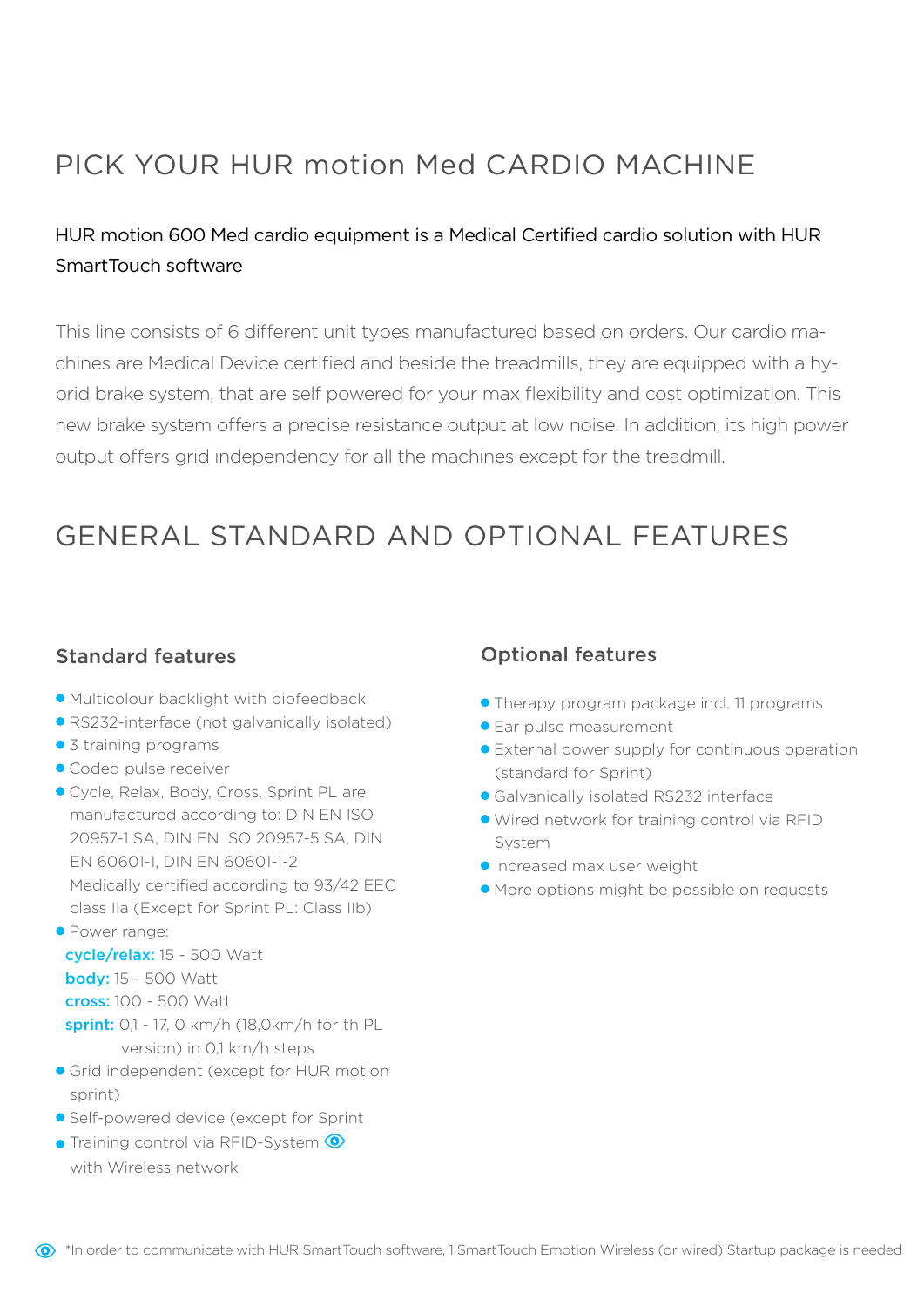# HUR SmartTouch Ecosystem



Emotion HUR edition is a part of the HUR SmartTouch Ecosystem. By adding cardio equipment to your HUR SmartTouch setup you are taking the training experience to the next level, in the spirit of the continuing mission *For Lifelong Strength.*